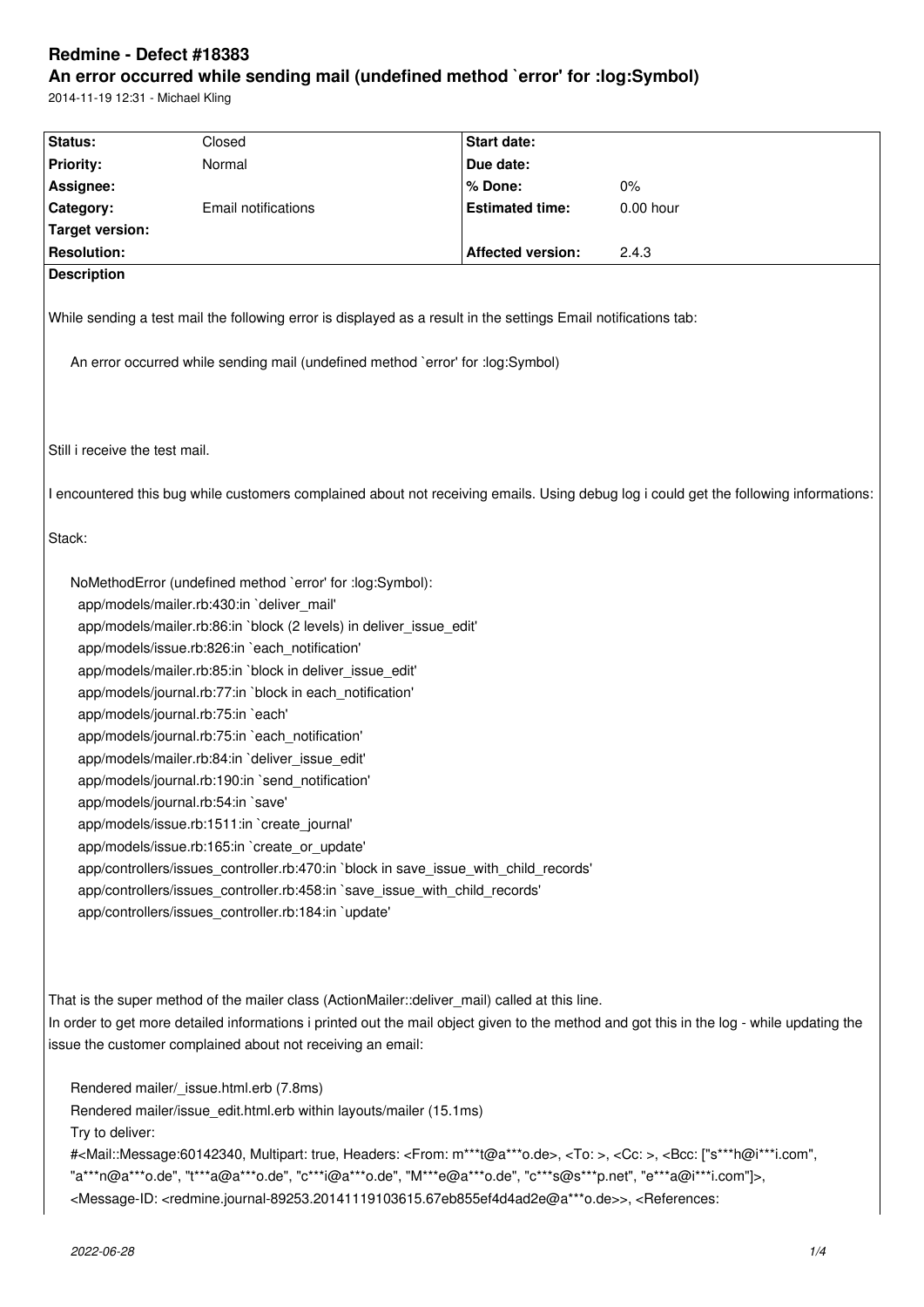<redmine.issue-11121.20141017201624@a\*\*\*o.de>>, <Subject: [\*\*\* Support - Task #11121] create new redmine account for N\*\*\*r>, <Mime-Version: 1.0>, <Content-Type: multipart/alternative; boundary="--==\_mimepart\_546c72a06b7e0\_1e6c33e4fc412591"; charset=UTF-8>, <X-Redmine-Project: i\*\*\*u>, <X-Redmine-Issue-Id: 11121>, <X-Redmine-Issue-Author: s\*\*\*h>, <X-Redmine-Issue-Assignee: Michael.Kling>, <X-Redmine-Sender: Michael.Kling>, <X-Mailer: Redmine>, <X-Redmine-Host: r\*\*\*p.net>, <X-Redmine-Site: Project-Management>, <X-Auto-Response-Suppress: OOF>, <Auto-Submitted: auto-generated>, <List-Id: <m\*\*\*o.de>>> Email delivery error: undefined method `error' for :log:Symbol

(i marked internal informations with \*\*\* ) From what i see the mail object looks good.

I tried to look into the actionmailer but my ruby knowledge isn't good enough to go further. The actionmailer installed is: /vendor/bundle/gems/actionmailer-3.2.17

Environment is:

| Environment:                         |                                        |
|--------------------------------------|----------------------------------------|
| Redmine version                      | 2.4.3.stable                           |
| Ruby version                         | 1.9.3-p484 (2013-11-22) [x86 64-linux] |
| Rails version                        | 3.2.17                                 |
| Environment                          | production                             |
| Database adapter                     | Mysql <sub>2</sub>                     |
| SCM:                                 |                                        |
| Git                                  | 1.9.1                                  |
| Filesystem                           |                                        |
| Redmine plugins:                     |                                        |
| redmine auto watchers                | 0.3.0                                  |
| redmine_backlogs                     | v1.0.6                                 |
| redmine_better_gantt_chart           | 0.9.0                                  |
| redmine dmsf                         | 1.4.7 stable                           |
| redmine_git_hosting                  | 0.6.2                                  |
| redmine_graphs                       | 0.1.0                                  |
| redmine_hudson                       | 2.1.1                                  |
| redmine_lightbox                     | 0.0.1                                  |
| redmine_merge_redmine                | 0.1.0                                  |
| redmine monitoring controlling 0.1.1 |                                        |
| redmine private wiki                 | 0.2.2                                  |
| redmine spent time                   | 2.4.0                                  |
|                                      |                                        |
|                                      |                                        |

I tried different mail send options: /config/configuration.yml

### default:

 # Outgoing emails configuration (see examples above) email\_delivery: delivery\_method: :smtp smtp\_settings: address: 127.0.0.1 port: 25 domain: ascendro.de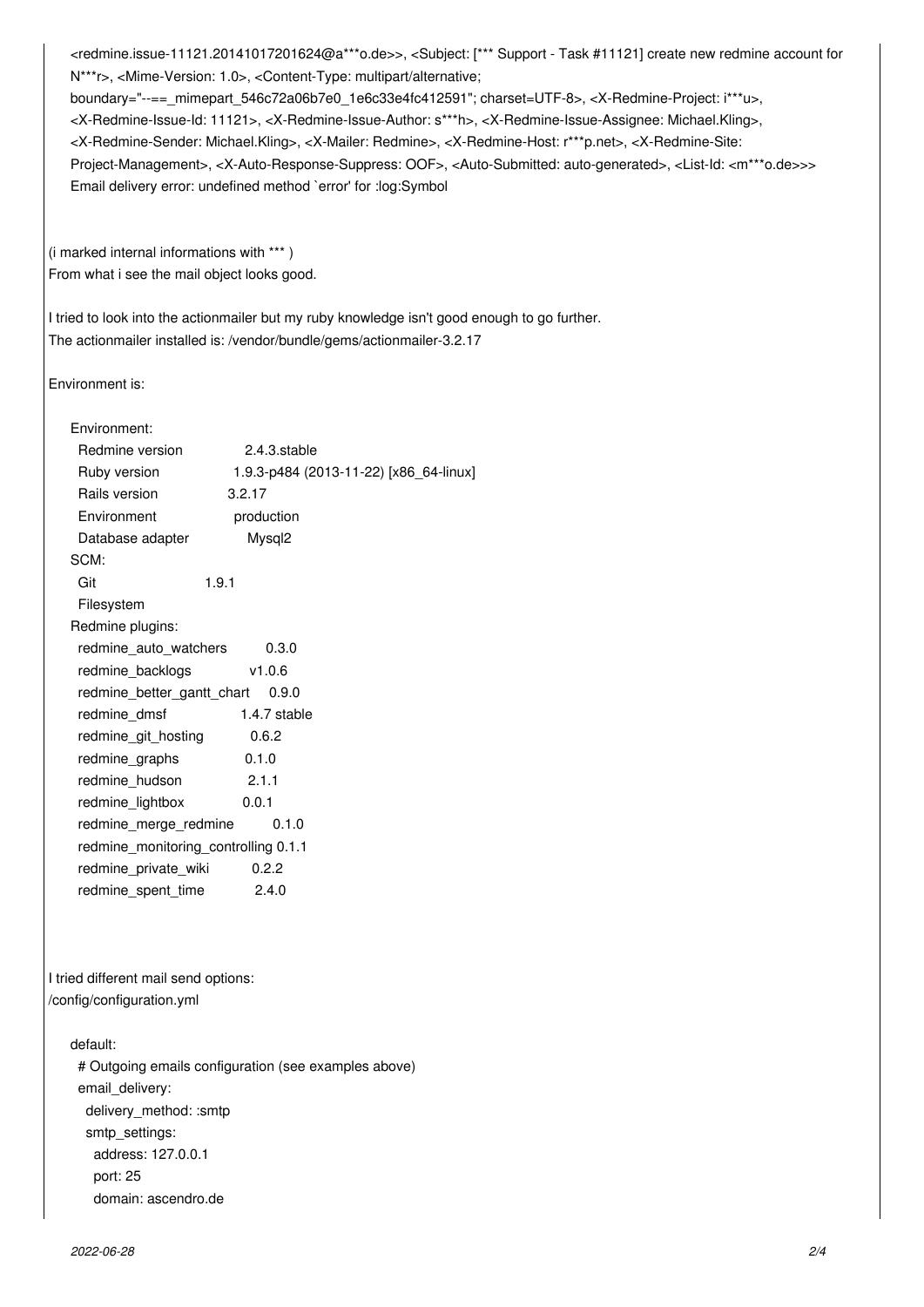authentication: :login user\_name: "m\*\*\*t@a\*\*\*e" password: "\*\*\*" openssl\_verify\_mode: 'none'

#### and

## default:

 # Outgoing emails configuration (see examples above) email delivery: delivery\_method: :sendmail

without any change.

As already said, i was able to receive the test mail but it is possible that this error appears while sending the first mail and other people will not receive an email anymore.

### **History**

# **#1 - 2014-11-19 12:48 - Michael Kling**

*- Status changed from New to Resolved*

Ok resolved it... the error occured because i did this in /config/environments/production.rb:

 # Disable delivery errors if you bad email addresses should just be ignored config.action\_mailer.raise\_delivery\_errors = false

 # No email in production log # config.action\_mailer.logger = nil config.action\_mailer.logger = :log

config.active\_support.deprecation = :log

But putting the :log there was wrong. I just should have comment the nil assertion. Like this:

 # Disable delivery errors if you bad email addresses should just be ignored config.action\_mailer.raise\_delivery\_errors = false

 # No email in production log # config.action\_mailer.logger = nil

config.active\_support.deprecation = :log

The log then generates this: